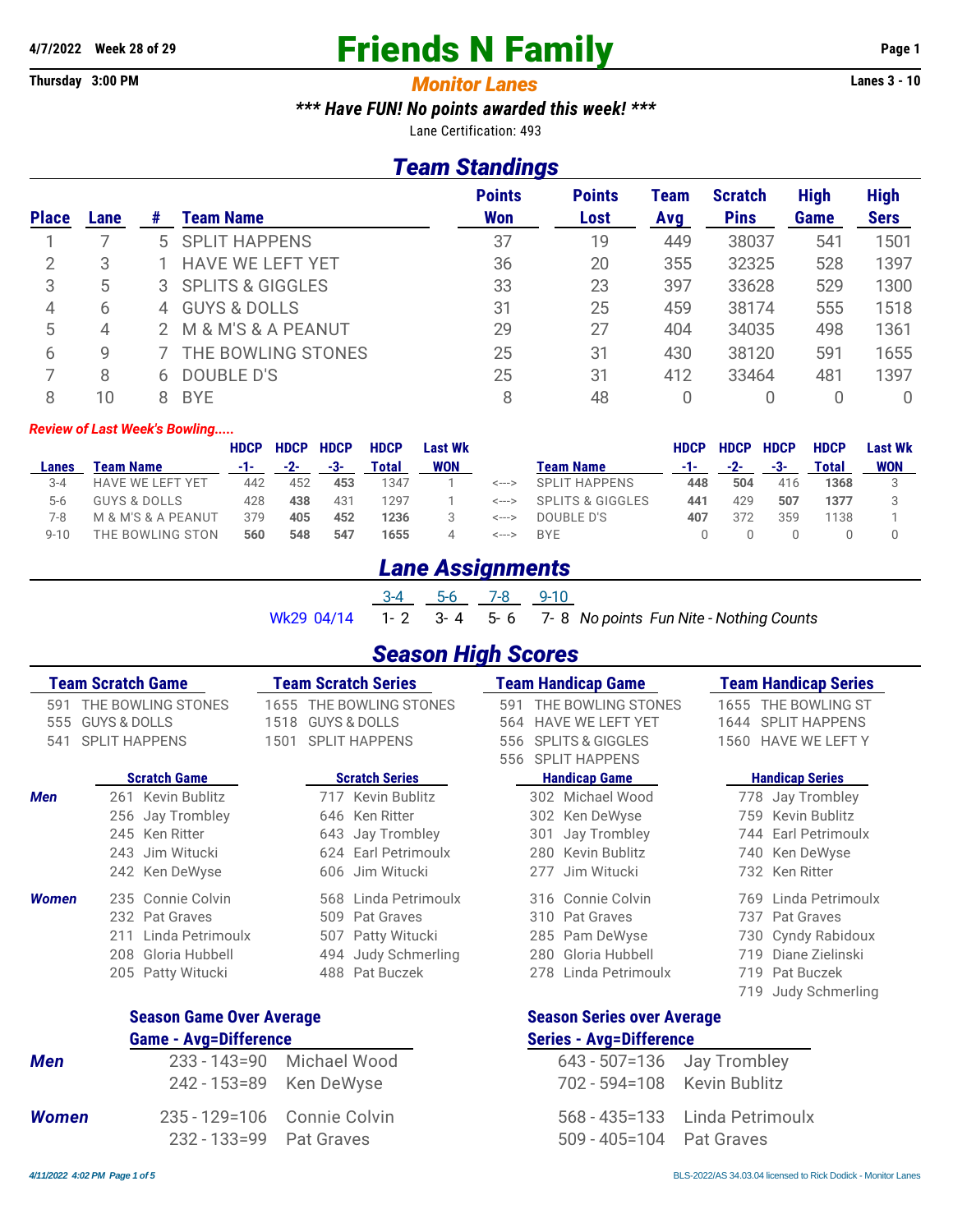### *Last Week's Top Scores*

|              | <b>Team Scratch Game</b>        | <b>Team Scratch Series</b> | <b>Team Handicap Game</b>         | <b>Team Handicap Series</b> |  |  |  |  |  |
|--------------|---------------------------------|----------------------------|-----------------------------------|-----------------------------|--|--|--|--|--|
|              | 560 THE BOWLING STONES          | 1655 THE BOWLING STONES    | 560 THE BOWLING STONES            | 1655 THE BOWLING ST         |  |  |  |  |  |
|              | 504 SPLIT HAPPENS               | 1368 SPLIT HAPPENS         | 507 SPLITS & GIGGLES              | 1377 SPLITS & GIGGLE        |  |  |  |  |  |
|              | 466 SPLITS & GIGGLES            | 1297 GUYS & DOLLS          | 504 SPLIT HAPPENS                 | 1368 SPLIT HAPPENS          |  |  |  |  |  |
|              | <b>Scratch Game</b>             | <b>Scratch Series</b>      | <b>Handicap Game</b>              | <b>Handicap Series</b>      |  |  |  |  |  |
| <b>Men</b>   | 254 Kevin Bublitz               | 717 Kevin Bublitz          | 272 Rich Wlock                    | 759 Kevin Bublitz           |  |  |  |  |  |
|              | 209 Jim Witucki                 | 575 Jim Witucki            | 268 Kevin Bublitz                 | Jim Witucki<br>677          |  |  |  |  |  |
|              | 192 Earl Petrimoulx             | 506 Jay Trombley           | 252 Michael Wood                  | 673 Michael Wood            |  |  |  |  |  |
|              | 189 Rich Wlock                  | 496 Earl Petrimoulx        | 243 Jim Witucki                   | 667 Mitchell Jarosz         |  |  |  |  |  |
|              | 182 Michael Wood                | 463 Michael Wood           | 235 Mitchell Jarosz               | <b>Rich Wlock</b><br>667    |  |  |  |  |  |
| Women        | 184 Pat Graves                  | 456 Pat Graves             | 256 Pat Graves                    | 672 Pat Graves              |  |  |  |  |  |
|              | 180 Patty Witucki               | 454 Patty Witucki          | 249 Connie Colvin                 | 655 Patty Witucki           |  |  |  |  |  |
|              | 170 Connie Colvin               | 444 Linda Petrimoulx       | 247 Patty Witucki                 | 643 Connie Colvin           |  |  |  |  |  |
|              | 155 Linda Petrimoulx            | 406 Connie Colvin          | 229 Pam DeWyse                    | 639 Linda Petrimoulx        |  |  |  |  |  |
|              | 142 Pam DeWyse                  | 385 Gloria Hubbell         | 222 Diane Zielinski               | 635 Diane Zielinski         |  |  |  |  |  |
|              | <b>Weekly Game Over Average</b> |                            | <b>Weekly Series over Average</b> |                             |  |  |  |  |  |
|              | <b>Game - Avg=Difference</b>    |                            | <b>Series - Avg=Difference</b>    |                             |  |  |  |  |  |
| <b>Men</b>   | 189 - 127 = 62                  | <b>Rich Wlock</b>          | $717 - 612 = 105$                 | <b>Kevin Bublitz</b>        |  |  |  |  |  |
|              | $254 - 204 = 50$                | Kevin Bublitz              | $463 - 426 = 37$                  | Michael Wood                |  |  |  |  |  |
|              |                                 |                            | $409 - 372 = 37$                  | Mitchell Jarosz             |  |  |  |  |  |
|              |                                 |                            |                                   |                             |  |  |  |  |  |
| <b>Women</b> | $184 - 140 = 44$                | Pat Graves                 | $456 - 420 = 36$                  | <b>Pat Graves</b>           |  |  |  |  |  |
|              | $170 - 132 = 38$                | Connie Colvin              | 454 - 435 = 19                    | Patty Witucki               |  |  |  |  |  |
|              |                                 |                            | <b>Individual High Averages</b>   |                             |  |  |  |  |  |
| <b>Men</b>   | 210.56                          | Kevin Bublitz              | <b>Women</b><br>147.50            | Linda Petrimoulx            |  |  |  |  |  |
|              | 191.10                          | <b>Ken Ritter</b>          | 145.86                            | Patty Witucki               |  |  |  |  |  |
|              | 182.77                          | Jim Witucki                | 141.96                            | <b>Judy Schmerling</b>      |  |  |  |  |  |
|              | 177.33                          | <b>Earl Petrimoulx</b>     | 141.15                            | Pat Graves                  |  |  |  |  |  |
|              | 175.90                          | <b>Jay Trombley</b>        | 139.02                            | Gloria Hubbell              |  |  |  |  |  |
|              | 157.78                          | Ken DeWyse                 | 137.99                            | Pat Buczek                  |  |  |  |  |  |
|              |                                 |                            |                                   |                             |  |  |  |  |  |
|              |                                 |                            | <b>Team Rosters</b>               |                             |  |  |  |  |  |

### **1 - HAVE WE LEFT YET** Lane 3

|                   |                 |     |                 |    |      |       |     |       | <b>High</b> | <b>High</b> |
|-------------------|-----------------|-----|-----------------|----|------|-------|-----|-------|-------------|-------------|
| <b>Name</b>       | <b>Avg HDCP</b> |     | <b>Pins Gms</b> |    | -1-1 | $-2-$ | -3- | Total | <b>Game</b> | <b>Sers</b> |
| Diane Zielinski   | 110             | 99  | 8639            | 78 | 107  | 108   | 123 | 338   | 159         | 410         |
| Kathleen Wood     | 104             | 104 | 5325            | 51 |      |       |     |       | -131        | 349         |
| <b>Pat Graves</b> | 141             |     | 11857           | 84 | 139  | 133   | 184 | 456   | 232         | 509         |
| Don Zielinski     | 15/             | 56  | 4/1             |    |      |       |     |       |             | 471         |

## **2 - M & M'S & A PEANUT** Lane 4

|                 |                 |     |                 |    |            |                    |     | <b>High</b>  | <b>High</b> |      |
|-----------------|-----------------|-----|-----------------|----|------------|--------------------|-----|--------------|-------------|------|
| <b>Name</b>     | <b>Avg HDCP</b> |     | <b>Pins Gms</b> |    |            | $-1$ - $-2$ - $-2$ | -3- | <b>Total</b> | <b>Game</b> | Sers |
| Pat Buczek      | 137             | 74  | 11591           |    | 84 115 128 |                    | 121 | 364 181      |             | 488  |
| Michael Wood    | 142             | 70. | 12009           |    | 84 137     | 144                | 182 |              | 463 233     | 502  |
| Mitchell Jarosz | 125             | 85  | 9630            | 77 | 127        | 133                | 149 | 409          | - 165       | 446  |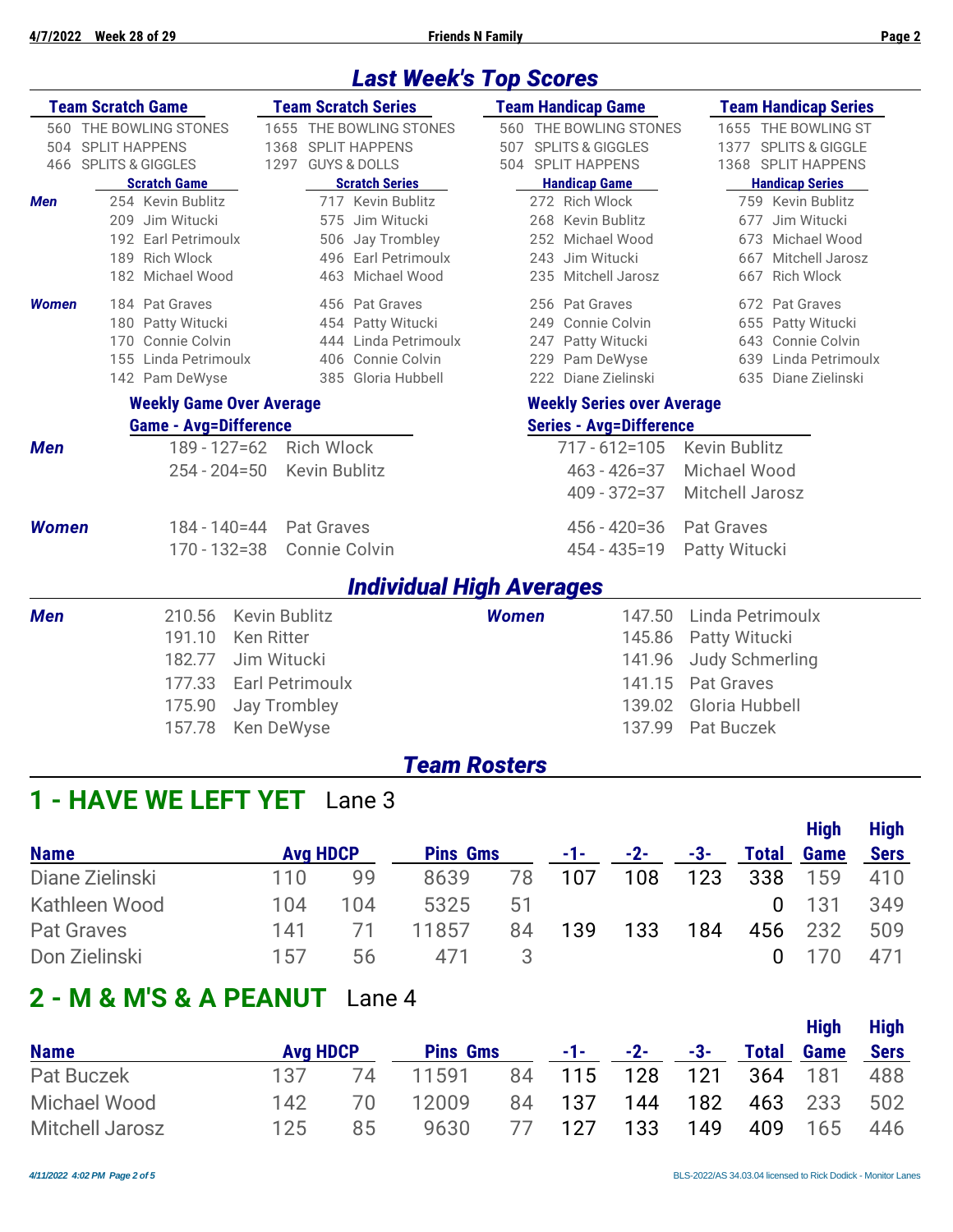# **3 - SPLITS & GIGGLES** Lane 5

|                       |                 |    |                 |    |            |       |       |              | <b>High</b> | <b>High</b> |
|-----------------------|-----------------|----|-----------------|----|------------|-------|-------|--------------|-------------|-------------|
| <b>Name</b>           | <b>Avg HDCP</b> |    | <b>Pins Gms</b> |    | $-1$ - $-$ | $-2-$ | $-3-$ | <b>Total</b> | <b>Game</b> | <b>Sers</b> |
| Pam DeWyse            | 123             | 87 | 9974            | 81 | 142        | 106   | 117   |              | 365 197     | 425         |
| <b>Cyndy Rabidoux</b> | 129             | 81 | 9726            | /5 |            |       |       |              | $0 \t177$   | 481         |
| <b>Patty Witucki</b>  | 145             | 67 | 11377           | 78 | 138        | 136   | 180   |              | 454 205     | 507         |

## **4 - GUYS & DOLLS** Lane 6

| <b>Name</b>            | <b>Avg HDCP</b> |    | <b>Pins Gms</b> |    | $-1-$     | $-2-$ | -3-  | <b>Total</b> | <b>High</b><br><b>Game</b> | <b>High</b><br><b>Sers</b> |
|------------------------|-----------------|----|-----------------|----|-----------|-------|------|--------------|----------------------------|----------------------------|
| <b>Lorraine Priebe</b> | 111             | 98 | 8734            | 78 | 100       | 106   | 115  | 321          | 149                        | 409                        |
| Ken DeWyse             | 157             | 56 | 12780           | 81 | 147       | 151   | 135  | 433          | 242                        | 560                        |
| <b>Ken Ritter</b>      | 191             | 26 | 13759           | 72 | a181 a181 |       | a181 | 543          | 245                        | 646                        |
| <b>Steve Witzke</b>    | 129             | 81 | 387             | 3  |           |       |      | $\Omega$     | 172                        | 387                        |
| Lori Holman            | 123             | 87 | 742.            | h  |           |       |      | $\mathbf{0}$ | 135                        | 380                        |

# **5 - SPLIT HAPPENS** Lane 7

|                     |                 |    |                 |    |            |       |     |              | <b>High</b> | <b>High</b> |
|---------------------|-----------------|----|-----------------|----|------------|-------|-----|--------------|-------------|-------------|
| <b>Name</b>         | <b>Avg HDCP</b> |    | <b>Pins Gms</b> |    | $-1$ – $-$ | $-2-$ | -3- | <b>Total</b> | <b>Game</b> | <b>Sers</b> |
| <b>Rich Wlock</b>   | 127             | 83 | 10331           | 81 | 119        | 189   | 110 | 418          | 189         | 453         |
| Linda Petrimoulx    | 147             | 65 | 12390           | 84 | 155        | 136   | 153 | 444          | 211         | 568         |
| <b>Jay Trombley</b> | 175             | 40 | 13720           | 78 | 174        | 179   | 153 | 506          | 256         | 643         |
| Earl Petrimoulx     | 177             | 38 | 8512            | 48 | 177        | 192   | 127 | 496          | 238         | 624         |

# **6 - DOUBLE D'S** Lane 8

|                        |                 |    |                 |    |     |       |     |              | <b>High</b> | <b>High</b> |
|------------------------|-----------------|----|-----------------|----|-----|-------|-----|--------------|-------------|-------------|
| <b>Name</b>            | <b>Avg HDCP</b> |    | <b>Pins Gms</b> |    | -1- | $-2-$ | -3- | <b>Total</b> | <b>Game</b> | <b>Sers</b> |
| <b>Judy Schmerling</b> | 141             | 71 | 7240            | 51 |     |       |     | 0            | 189         | 494         |
| Gloria Hubbell         | 139             | 72 | 7507            | 54 | 127 | 135   | 123 | 385          | 208         | 469         |
| <b>Connie Colvin</b>   | 132             | 79 | 7935            | 60 | 170 | 111   | 125 | 406          | 235         | 468         |
| <b>Betty Lopez</b>     | 119             | 90 | 7902            | 66 | 99  | 115   | 100 | 314          | 169         | 408         |
| <b>Sue McIntyre</b>    | 114             | 95 | 1031            | 9  |     |       |     | 0            | 146         | 374         |
| Lee Hubbell            | 146             | 66 | 2199            | 15 | 20  | 146   | 169 | 435          | 199         | 460         |

# **7 - THE BOWLING STONES** Lane 9

|                      |                 |    |                 |    |     |       |     |              | <b>High</b> | <b>High</b> |
|----------------------|-----------------|----|-----------------|----|-----|-------|-----|--------------|-------------|-------------|
| <b>Name</b>          | <b>Avg HDCP</b> |    | <b>Pins Gms</b> |    | -1- | $-2-$ | -3- | <b>Total</b> | <b>Game</b> | <b>Sers</b> |
| John McCormick       | 122             | 88 | 5146            | 42 |     |       |     | $\Omega$     | 176         | 466         |
| Santiago Peregrino   | 126             | 84 | 9466            | 75 | 124 | 127   | 112 | 363          | 169         | 432         |
| Jim Witucki          | 182             | 34 | 14804           | 81 | 182 | 184   | 209 | 575          | 243         | 606         |
| Jeff Jump            | 136             | 75 | 2858            | 21 |     |       |     | 0            | 175         | 448         |
| <b>Kevin Bublitz</b> | 210             | g  | 3790            | 18 | 254 | 237   | 226 |              | 261         | 717         |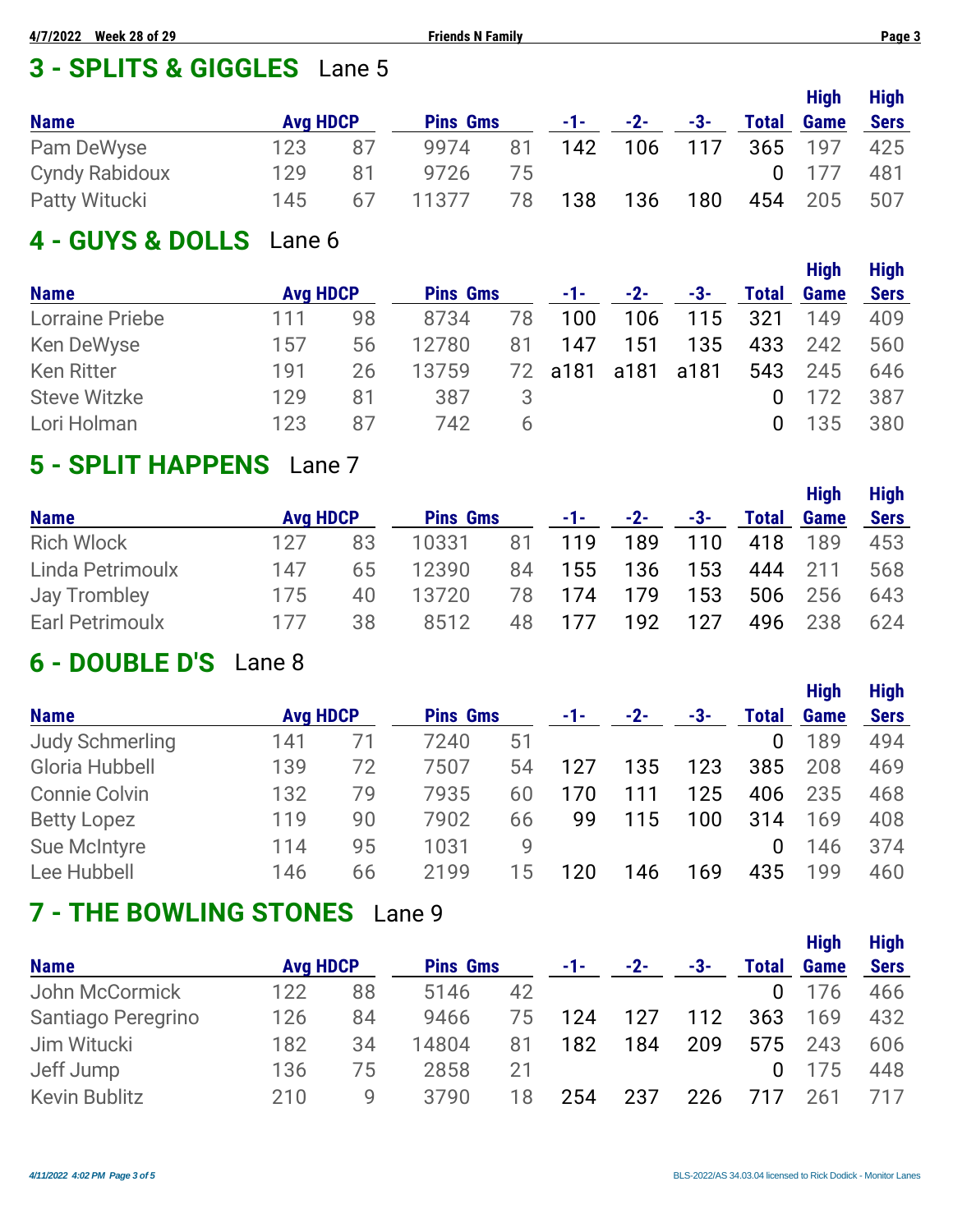# **8 - BYE** Lane 10

|                                   | <b>Over All</b> | <b>Men</b>              | <b>Women</b>   |
|-----------------------------------|-----------------|-------------------------|----------------|
| How many people bowled            | 20              | 10                      | 10             |
| Number of games bowled            | 60              | 30                      | 30             |
| Actual average of week's scores   | 144.37          | 160.50                  | 128.23         |
| How many games above average      | 23              | 15                      | 8              |
| How many games below average      | 36              | 14                      | 22             |
| Pins above/below average per game | 0.87            | 4.10                    | $-2.37$        |
| How many people raised average    | 10              | 5                       | 5              |
| by this amount                    | 0.82            | 1.47                    | 0.18           |
| How many people went down         | 10              | 5                       | 5              |
| by this amount                    | $-0.44$         | $-0.44$                 | $-0.44$        |
|                                   |                 |                         |                |
| League average before bowling     | 143.91          | 156.76                  | 131.07         |
| League average after bowling      | 144.10          | 157.27                  | 130.94         |
| Change in league average          | 0.19            | 0.51                    | $-0.13$        |
|                                   |                 |                         |                |
| 800s                              |                 |                         |                |
| 775s                              |                 |                         |                |
| 750s                              |                 |                         |                |
| 725s                              |                 |                         |                |
| 700s                              | 1               | 1                       |                |
| 675s                              |                 |                         |                |
| 650s                              |                 |                         |                |
| 625s                              |                 |                         |                |
| 600s                              | --              |                         |                |
| 575s                              | 1               | 1                       |                |
| 550s                              |                 |                         |                |
| 525s                              | --              | --                      | --             |
| 500s                              | 1               | 1                       | --             |
| 475s                              | 1               | 1                       | --             |
| 450s                              | 3               | 1                       | $\overline{2}$ |
| 425s                              | 3               | $\overline{c}$          | 1              |
| 400s                              | 3               | $\overline{\mathbf{c}}$ | 1              |
| below 400                         | $\overline{7}$  | 1                       | 6              |
|                                   |                 |                         |                |
| 300s                              |                 |                         |                |
| 275s                              |                 |                         |                |
| 250s                              | 1               | 1                       |                |
| 225s                              | $\overline{c}$  | $\overline{c}$          |                |
| 200s                              | 1               | 1                       |                |
| 175s                              | 9               | 7                       | 2              |
| 150s                              | 7               | 4                       | 3              |
| 125s                              | 20              | 10                      | 10             |
| 100s                              | 19              | 5                       | 14             |
| below 100                         | 1               |                         | 1              |

#### *This Week's Statistics*